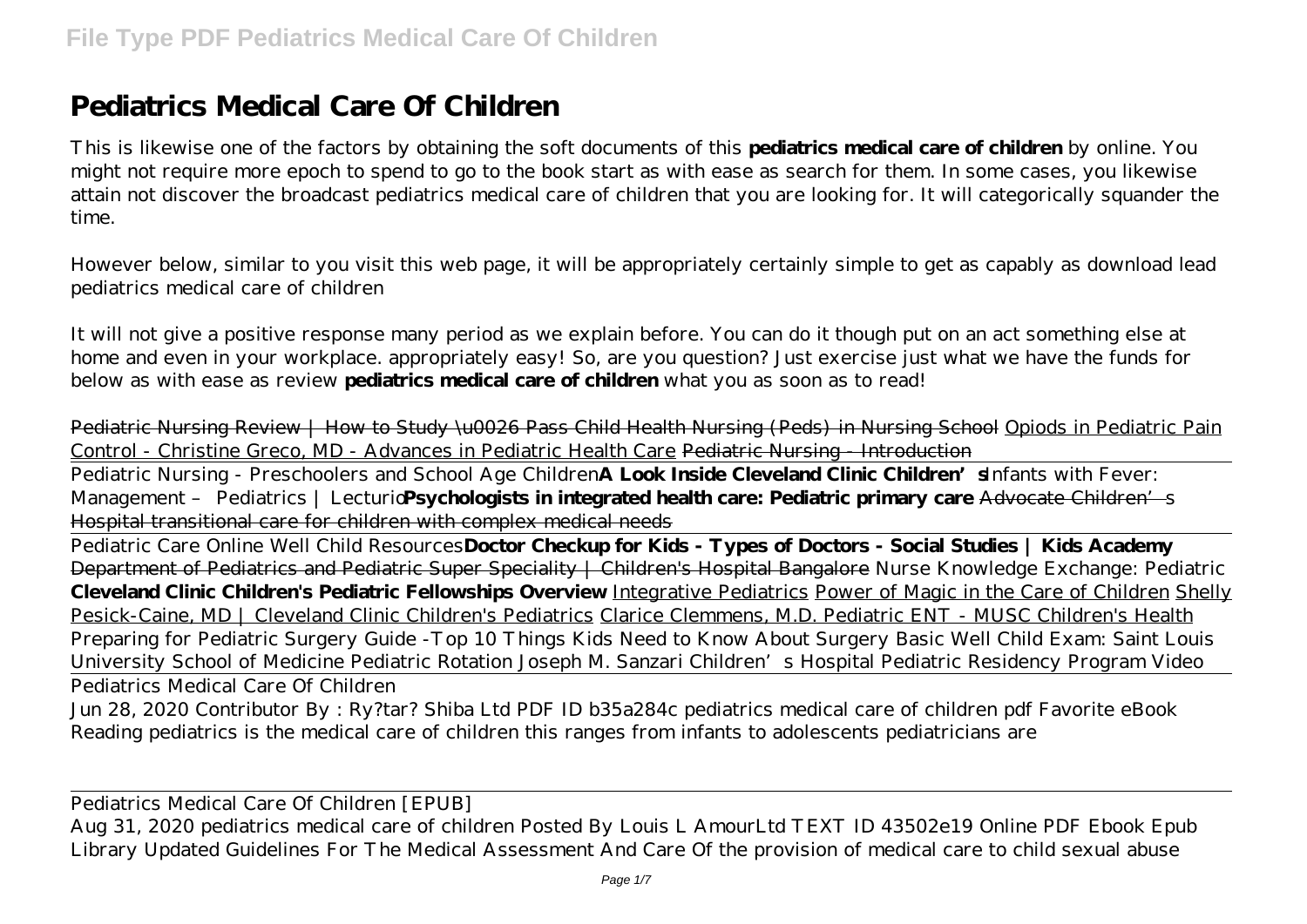victims has become increasingly specialized in december 2013 there were 324 diplomates of the american board of pediatrics with subspecialty

Pediatrics Medical Care Of Children Pediatrics is the branch of medicine dealing with the health and medical care of infants, children, and adolescents from birth up to the age of 18. The word "paediatrics" means "healer of...

What is Pediatrics? - Medical News | Medical Articles

Pediatrics (also spelled paediatrics or pædiatrics) is the branch of medicine that involves the medical care of diseases ( infants, children, and adolescents).The American Academy of Pediatrics recommends people be under pediatric care through the age of 21 (though usually only minors are required to be under pediatric care). In the United Kingdom, pediatrics covers patients until age 18.

#### Pediatrics - Wikipedia

ISSN: 2471- 805X. Index Copernicus: 82.75. Pediatrics refers to the medical diagnostics and treatments of the infants till grown up age which differs from country to country. In general, medical attention to the infants and the children are majorly considered under pediatrics. Presently the subject contains several sub disciplines including general aspects of pediatrics, pediatric cardiology, neurology, gastroenterology, hematology, nephrology, endocrinology, neonatal and adolescent medicine

Pediatric Care | Insight Medical Publishing

Aug 29, 2020 pediatrics medical care of children Posted By Paulo CoelhoMedia TEXT ID 43502e19 Online PDF Ebook Epub Library board certified pediatricians certified pediatric nurse practitioner trained to care for the health needs of children from birth into early adulthood phone 1 559 271 6302 urgent care 1 559 271 6301

#### 30+ Pediatrics Medical Care Of Children

The American Academy of Pediatrics (AAP) believes that the medical care of infants, children, and adolescents ideally should be accessible, continuous, comprehensive, family centered, coordinated, 1 compassionate, and culturally effective. 2 It should be delivered or directed by well-trained physicians who provide primary care 3 and help to manage and facilitate essentially all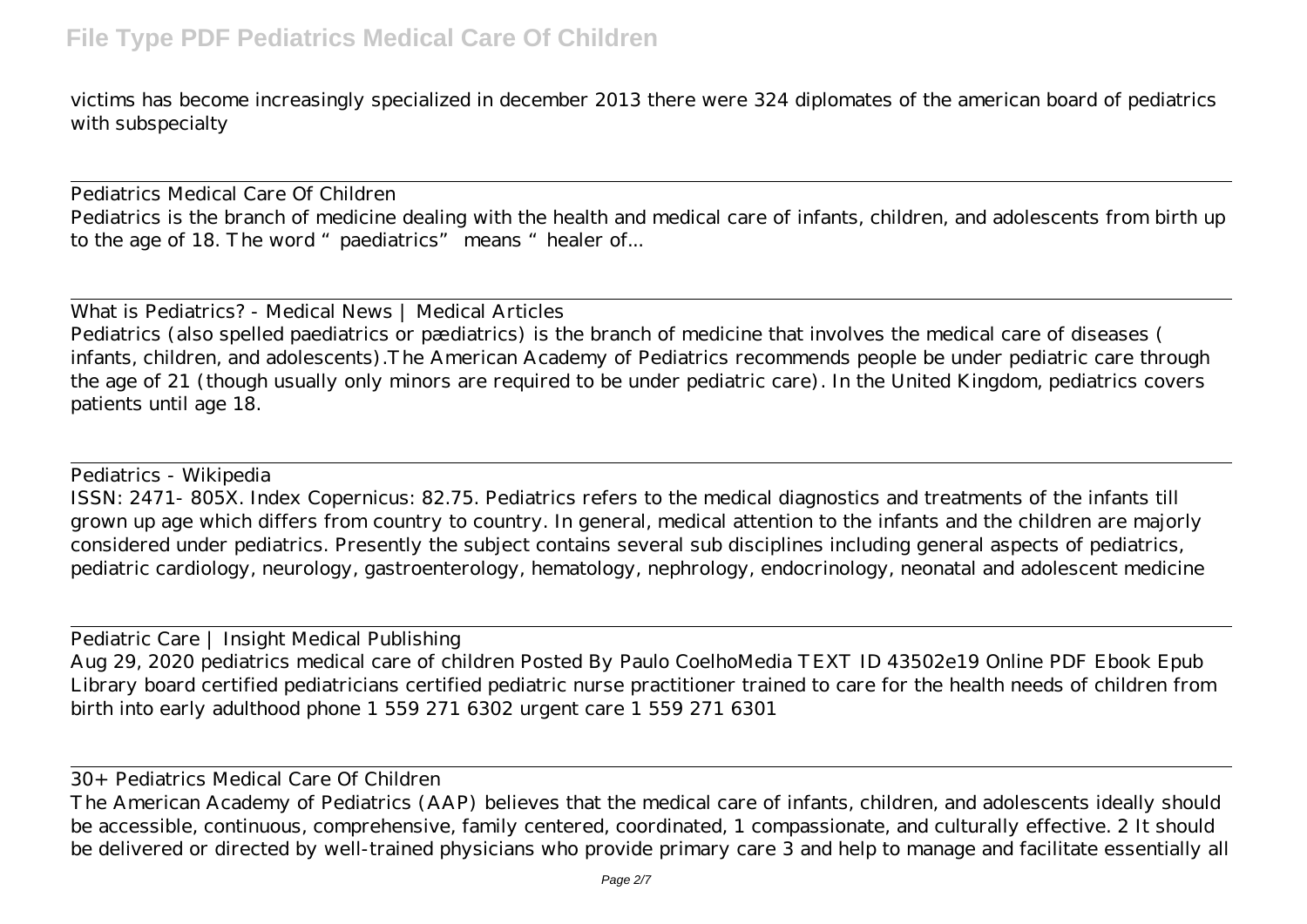aspects of ...

The Medical Home | American Academy of Pediatrics The review specifically considered paediatric critical care, surgery in children, paediatric critical care transport and extracorporeal membrane oxygenation (ECMO), as well as related areas, such as the care of children with long-term ventilation needs. The review has now concluded and work is progressing to roll out the networked model of care ...

Paediatric Critical Care and Surgery in Children Review The Royal College of Paediatrics and Child Health has identified only 7 per cent of GP practices are linked to a consultant paediatrician and just 17 per cent of acute general children's services are working with local primary care and community services to develop care pathways for common acute conditions.

NHS England » A new dawn for children's health and wellbeing

Pediatric healthcare providers should incorporate education on everyday infection prevention measures, such as the importance of proper hand hygiene, social distancing, and wearing masks when in public, as well as information on stress and coping during the pandemic in their regular anticipatory guidance with children and their families. Pediatric healthcare providers should educate patients and families about infection prevention policies that exist in clinics, emergency departments ...

Information for Pediatric Healthcare Providers

A paediatrician is a medical specialist that deals with the assessment and the treatment of diseases of children. The practice of Paediatrics involves the treatment of childhood diseases, dealing with growth and development in children, treatment of communicable diseases and all other medical conditions that affect children.

Private Consultant Paediatricians in the UK | Private ...

How much salt do babies and children need? How can I keep my baby safe during hot weather? Can my baby go swimming before or after vaccinations? How many calories does a child of 7 to 10 need? Should my child drink alcohol? Can I give my child painkillers? Can I give my child paracetamol and ibuprofen at the same time?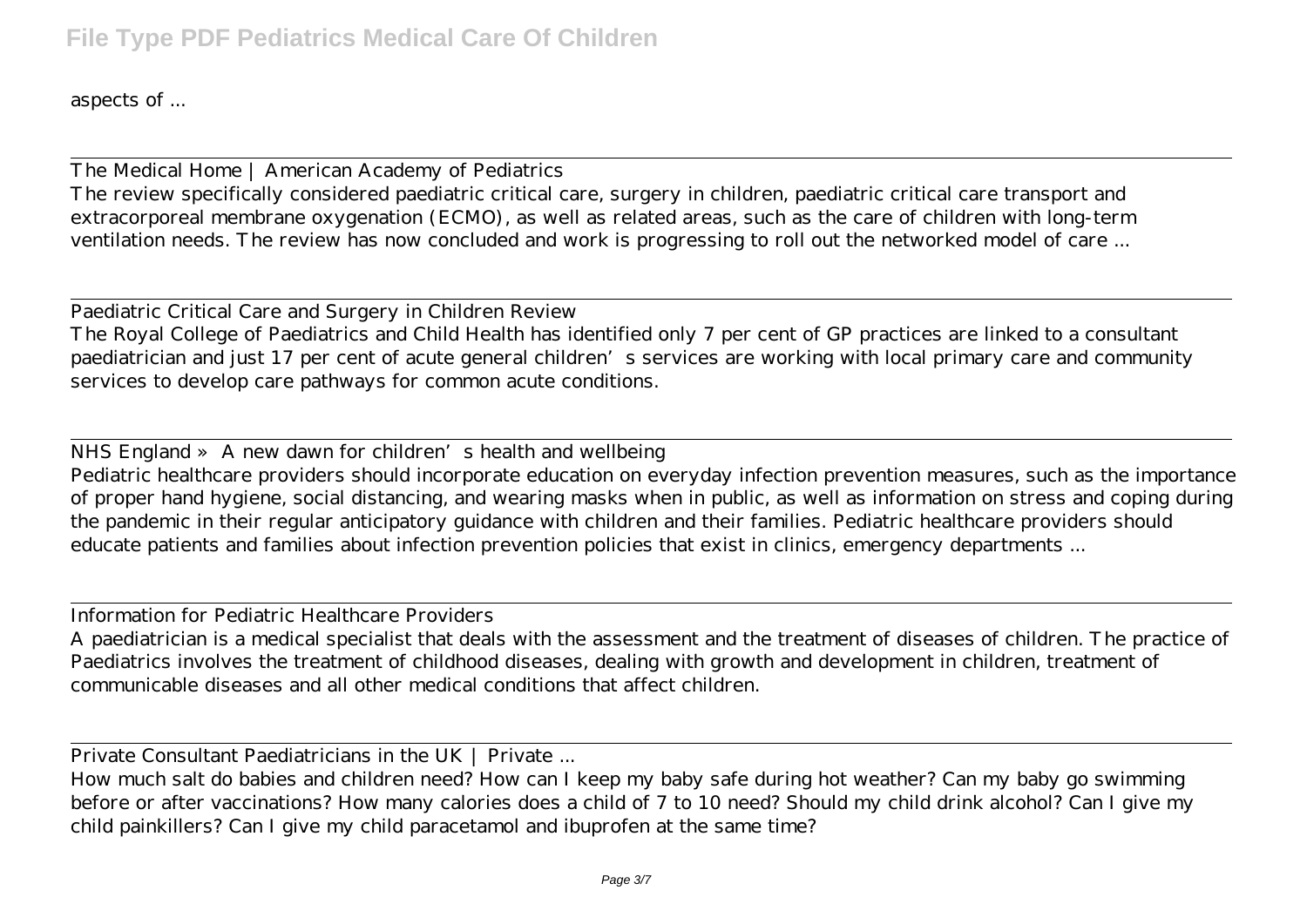### Children's health - NHS

Updated in April 2020 and accredited by NICE since 2006, Setting standards for development of clinical guidelines in paediatrics and child health describes our process to develop high standard clinical guidelines, including information on grading evidence, consensus methods, dissemination and implementation.

Clinical guidelines and evidence reviews | RCPCH

Pediatric Medical Care, Inc. (PMCI) is a small pediatric practice located in Chelsea, MA dedicated to the care of children from birth to 22 years of age. Our pediatricians are committed to providing a "medical home" and developing a trusting and interactive relationship with both your child and your family. We provide well-child exams, where we are able to monitor your child's physical as well as developmental and emotional growth, same-day sick visits, consultative visits for more long-term ...

### PEDIATRIC MEDICAL CARE, INC - Welcome

Children's Care Pediatrics specializes in the medical care of infants, children, and teens in north Atlanta, Sandy Springs, and Dunwoody, Georgia and surrounding communities. 5445 Meridian Mark Rd Suite 380

Children's Care Pediatrics - Atlanta Pediatricians Paediatricians are doctors who manage medical conditions affecting infants, children and young people. Paediatrics can be divided into 4 main areas: general paediatrics - a hospital role covering children from birth to the age of 16.

Paediatrics | Health Careers

Aug 30, 2020 pediatrics medical care of children Posted By Ry?tar? ShibaMedia TEXT ID 43502e19 Online PDF Ebook Epub Library Aap Interim Guidance Addresses Outpatient Care Of Sick the aap is emphasizing the importance of the medical home as well as community partnerships as pediatricians care for acutely ill children during the covid 19 pandemic every patient family request must be

pediatrics medical care of children - elowelo.lgpfc.co.uk The American Academy of Pediatrics recognizes the harm racism causes to infants, children, adolescents, and their families.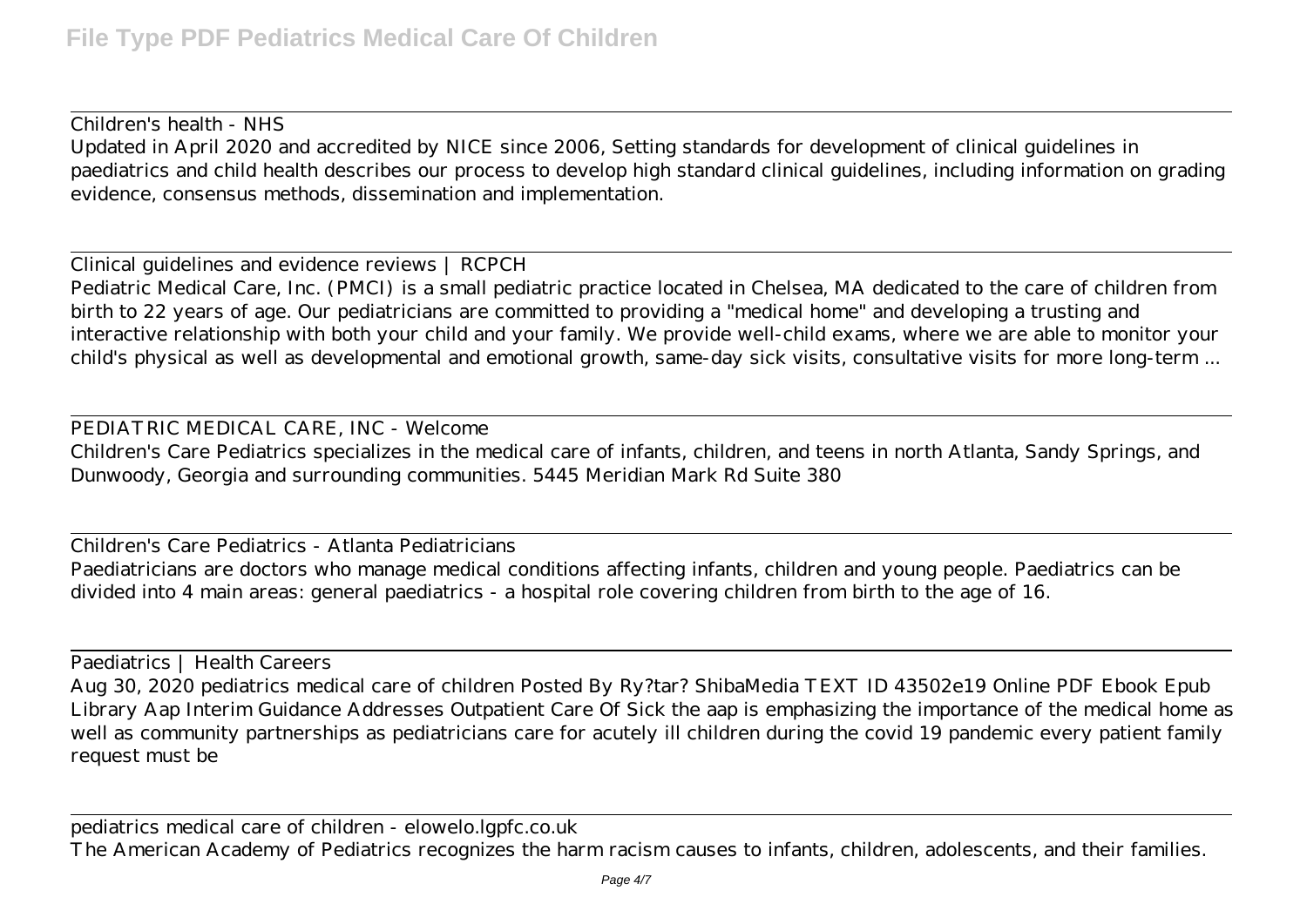# **File Type PDF Pediatrics Medical Care Of Children**

View the collection. The American Academy of Pediatrics is calling for nominations for the position of editor in chief for the journal Hospital Pediatrics .

This indispensable resource provides vital guidance for integrating mental health care into your primary care practice. Learn from leading experts the latest information on enhancements to the medical home and on the care of children and adolescents with mental health symptoms that do not rise to the threshold for a diagnosis, as well as those that do. Topics covered include: Assessing and monitoring children's mental health in primary care Triage for psychiatric emergencies Techniques for engaging patients and families resistant to mental health care or behavior change Care of children with common mental health signs and symptoms Use of psychotropic medications in primary care Assessment and care of children with unexplained medical symptoms Addressing non-adherence to medical treatment

The Pocket Book is for use by doctors nurses and other health workers who are responsible for the care of young children at the first level referral hospitals. This second edition is based on evidence from several WHO updated and published clinical guidelines. It is for use in both inpatient and outpatient care in small hospitals with basic laboratory facilities and essential medicines. In some settings these guidelines can be used in any facilities where sick children are admitted for inpatient care. The Pocket Book is one of a series of documents and tools that support the Integrated Managem.

America's Children is a comprehensive, easy-to-read analysis of the relationship between health insurance and access to care. The book addresses three broad questions: How is children's health care currently financed? Does insurance equal access to care? How should the nation address the health needs of this vulnerable population? America's Children explores the changing role of Medicaid under managed care; state-initiated and private sector children's insurance programs; specific effects of insurance status on the care children receive; and the impact of chronic medical conditions and special health care needs. It also examines the status of "safety net" health providers, including community health centers, children's hospitals, schoolbased health centers, and others and reviews the changing patterns of coverage and tax policy options to increase coverage of private-sector, employer-based health insurance. In response to growing public concerns about uninsured children, last year Congress voted to provide \$24 billion over five years for new state insurance initiatives. This volume will serve as a primer for concerned federal policymakers and regulators, state agency officials, health plan decisionmakers, health care providers, children's health advocates, and researchers.

A great professional development resource for LEND trainees!

Experimental findings have indicated an association between well-child care and cost-efficient health care and increased school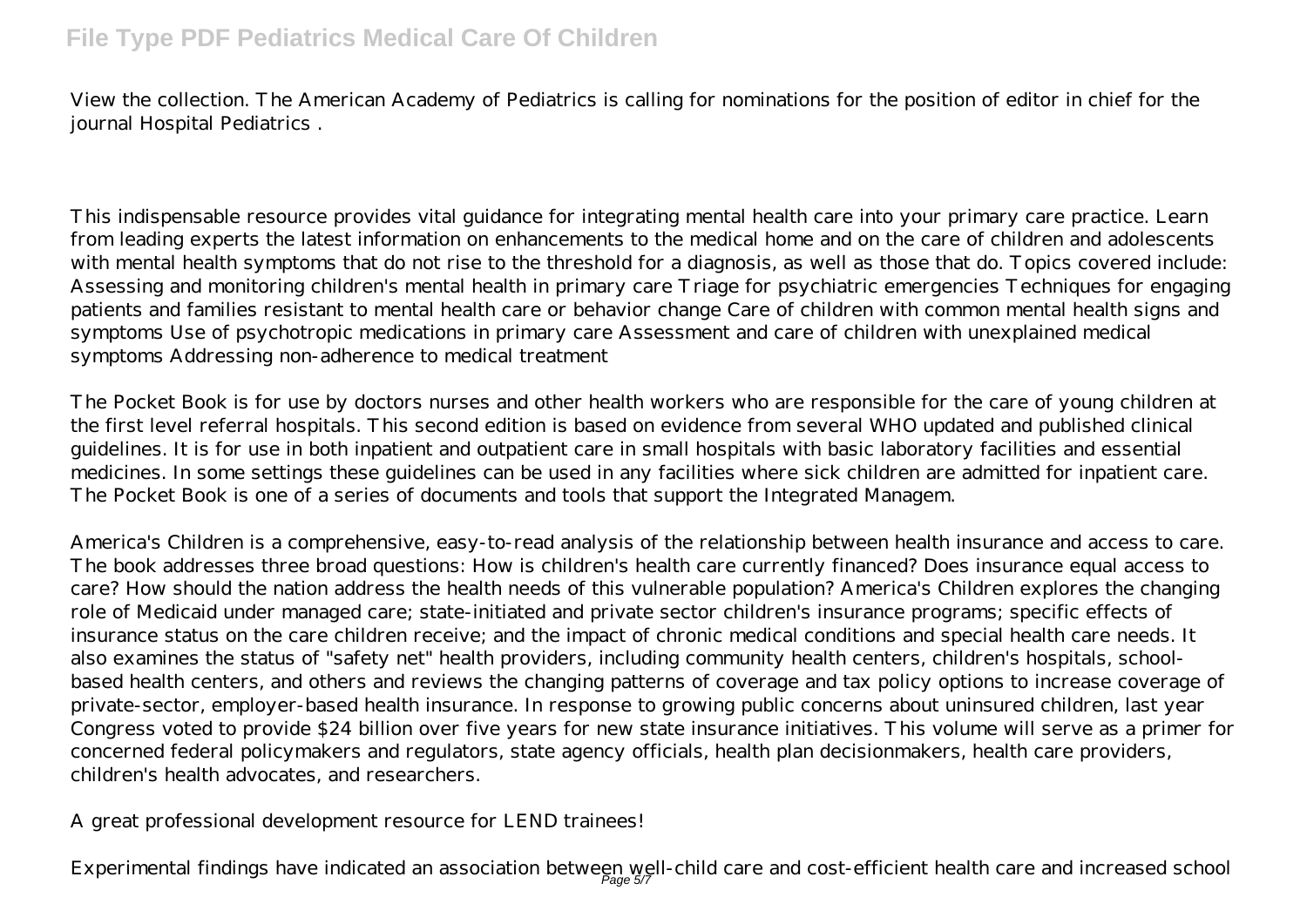## **File Type PDF Pediatrics Medical Care Of Children**

readiness. But insurance companies and Medicaid administrators sometimes arent aware of the findings, which is why a book on well-child care is so necessary. William Pittard, a longtime medical doctor who has spent decades specializing in pediatrics, teams up with other experts to explore how well-child care promotes the health and future success of children in this book for parents, health care providers, policy makers, and others. Learn how: Medicaids scope has been broadened to include preventative care; confrontations and controversies have led to health care reform; legislators and others can take action to improve coverage. The preventive care the authors focus on includes anticipatory guidance; continuity of care; assessment of growth and development; screening procedures for vision, hearing, dental, and cognitive development; and immunizations. By learning more about the health care system and what the latest research tells us about well-child care, youll be better equipped to promote the health and future success of children in a cost-effective way. Thats a win for parents, insurance companies, taxpayers, and most importantlythe next generation.

This fully revised and updated resource helps teachers and caregivers address the challenges of caring for children with chronic health conditions and special health care needs in child care and school settings. The health issues covered include chronic illnesses, acute situations, and selected developmental and behavioral problems, with a special emphasis on children with special health care needs. More than 50 quick reference sheets on specific conditions provide teachers and caregivers with guidance on how to help at a glance. New quick reference sheets include Childhood Obesity, Eczema, Fetal Alcohol Spectrum Disorder, Food Allergies, Gastroesophageal Reflux Disease, and more. The guide addresses topics with universal relevancy such as Care Plan development and implementation, medication administration, emergency planning, and handling symptoms that develop while on-site. Also included are ready-to-use sample forms, letters, and Care Plans, for easy implementation.

This ground-breaking resource focuses on primary and secondary prevention, guiding pediatric care clinicians in incorporating mental health screening and surveillance into well child visits and provides evidence-based interventions to care for children and adolescents with mental health issues. Gain in-depth guidance on the care of special populations of children who may be at increased risk for mental health problems: those exposed to adverse childhood experiences; children in military families; lesbian, gay and bisexual youth; children with gender expression and identity issues; children affected by racism; adolescents who are pregnant or parenting, and much more. TOPICS INCLUDE Promoting healthy child development Children exposed to adverse childhood experiences Caring for families new to the United States Violence prevention Healthy sleep, weight, use of media, and active living Children in foster or kinship care or involved with child welfare Children of divorce Adopted children Children with chronic medical conditions And more...

Children with chronic conditions, developmental disorders, and birth defects represent a sizeable minority of American children—as many as one in five. Often their families have financial or other issues limiting their access to appropriate care, thus limiting their adult prospects as well. Compounding the problem, many valuable resources concerning this population are